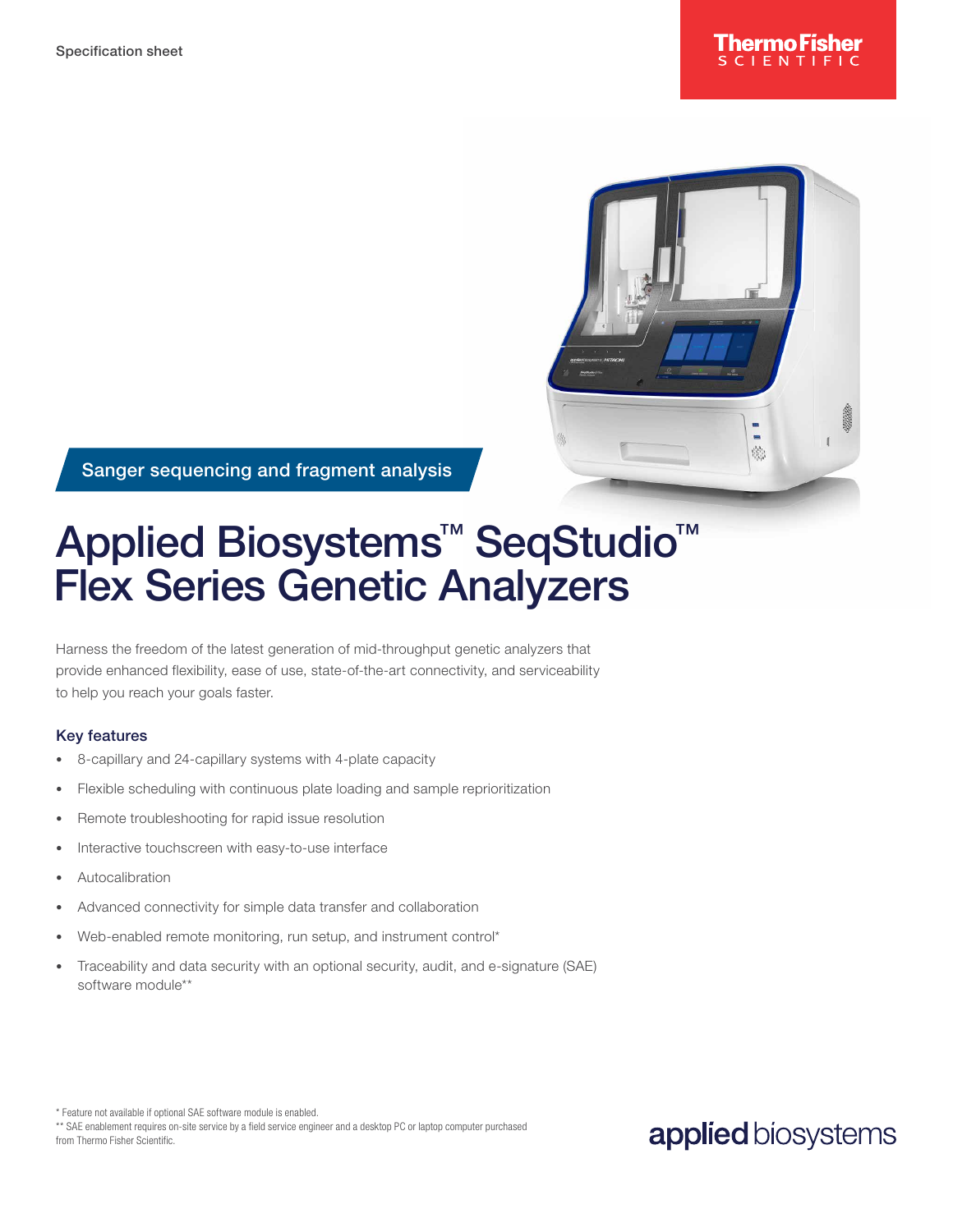#### Instrument specifications

| Number of capillaries          | 8 or 24                                                                                                                                                                                                              |  |  |  |  |  |
|--------------------------------|----------------------------------------------------------------------------------------------------------------------------------------------------------------------------------------------------------------------|--|--|--|--|--|
| Number of dyes                 | Supports up to $8^{\dagger}$                                                                                                                                                                                         |  |  |  |  |  |
| Sample format                  | 4-plate capacity; 96-well plates, 384-well plates, or 8-tube strips                                                                                                                                                  |  |  |  |  |  |
| Dimensions (W x D x<br>H)      | 70 x 67.5 x 86.5 cm (27.6 x 26.6 x 34.1 in.)                                                                                                                                                                         |  |  |  |  |  |
| Weight                         | 115 kg (253.5 lb)                                                                                                                                                                                                    |  |  |  |  |  |
| Power input                    | 100-240 V                                                                                                                                                                                                            |  |  |  |  |  |
| Internal hard drive            | 512 GB solid state drive (SSD)                                                                                                                                                                                       |  |  |  |  |  |
| <b>Excitation source</b>       | 505 nm solid state laser                                                                                                                                                                                             |  |  |  |  |  |
| Secondary analysis<br>software | ● Applied Biosystems <sup>™</sup> Sequence Analysis Software                                                                                                                                                         |  |  |  |  |  |
|                                | ● Applied Biosystems <sup>™</sup> SeqScape <sup>™</sup> Software                                                                                                                                                     |  |  |  |  |  |
|                                | ● Applied Biosystems™ Variant Reporter™ Software                                                                                                                                                                     |  |  |  |  |  |
|                                | ● Applied Biosystems™ GeneMapper™ Software                                                                                                                                                                           |  |  |  |  |  |
|                                | ● Applied Biosystems <sup>™</sup> Minor Variant Finder Software                                                                                                                                                      |  |  |  |  |  |
|                                | • Applied Biosystems <sup>™</sup> Analysis Modules (Quality Check, Variant Analysis, Peak Scanner, Microsatellite<br>Analysis, SeqScreener, and Next-Generation Confirmation) on the Thermo Fisher™ Connect Platform |  |  |  |  |  |
| On-instrument<br>tracking      | Radio frequency identification (RFID); internal barcode reader                                                                                                                                                       |  |  |  |  |  |
| Communication<br>interface     | Connect Platform with cloud-enabled capability; USB port for Wi-Fi dongle; 3 RJ-45 ethernet ports                                                                                                                    |  |  |  |  |  |
| Configuration                  | Stand-alone; optional desktop or laptop computer available                                                                                                                                                           |  |  |  |  |  |
| Warranty                       | Standard 1-year warranty included; extended warranties available                                                                                                                                                     |  |  |  |  |  |
| <b>SmartStart orientation</b>  | Includes one day of on-site training by a field application scientist                                                                                                                                                |  |  |  |  |  |
| Remote<br>troubleshooting      | Smart Help and Remote Support enable fast and more effective resolution of instrument issues to<br>minimize downtime                                                                                                 |  |  |  |  |  |
| Hands-free operation           | Voice command capability to perform basic instrument operations                                                                                                                                                      |  |  |  |  |  |

† 8-dye capability requires a spectral calibration dye set definition file (available on request).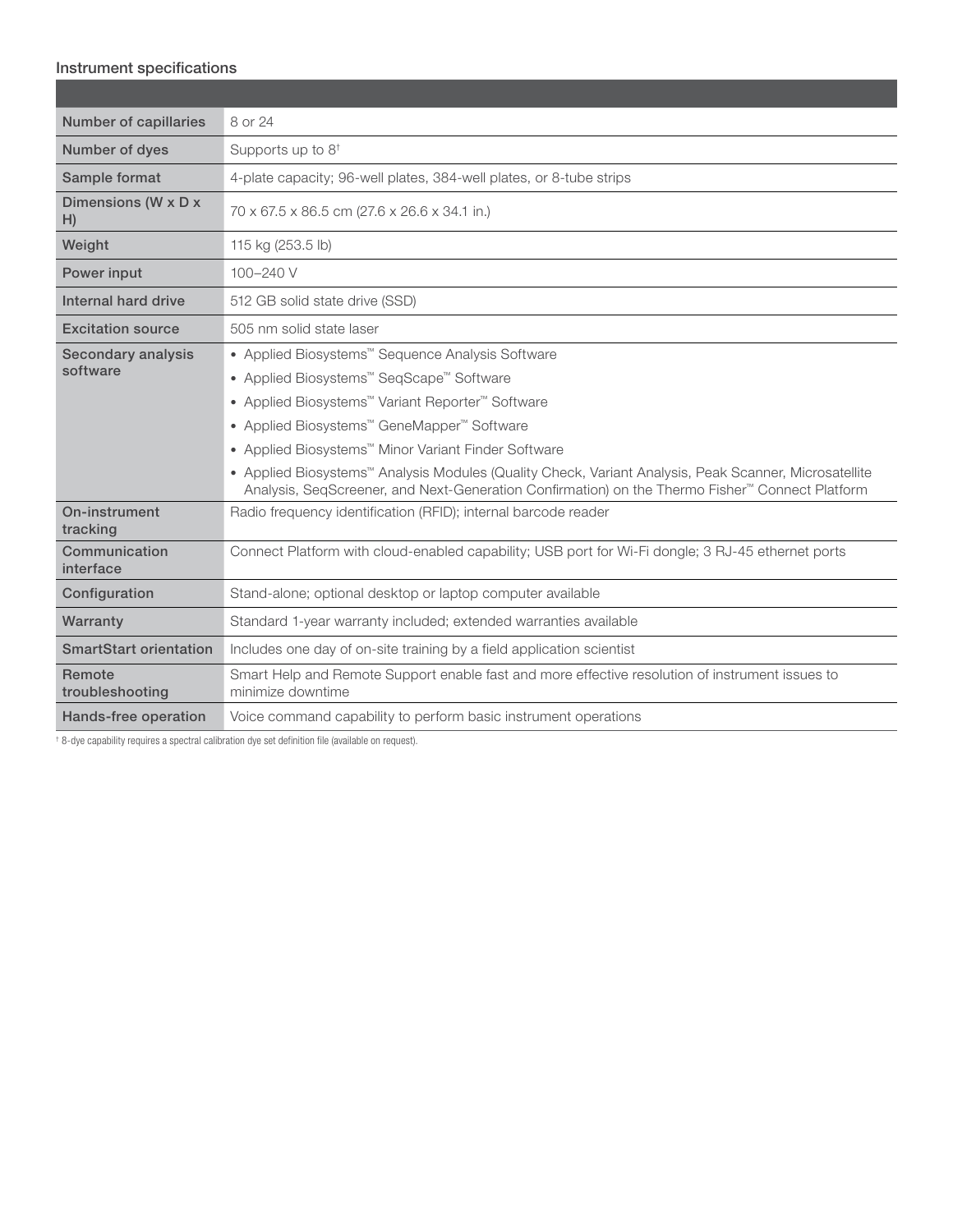#### Sanger sequencing run module specifications

|                                              |                                            |                          | Applied                            | 23-hour throughput* | Performance                  |                               |                             |  |
|----------------------------------------------|--------------------------------------------|--------------------------|------------------------------------|---------------------|------------------------------|-------------------------------|-----------------------------|--|
| Run module type                              | Run module                                 | Capillary<br>length (cm) | Biosystems <sup>™</sup><br>polymer | Run time<br>(min)   | 8-capillary<br>configuration | 24-capillary<br>configuration | Contiguous<br>read length** |  |
| <b>Short read</b>                            | ShortReadSeq50_POP7                        | 50                       | POP-7™                             | $\leq 30$           | $\geq 368$                   | $\ge 1,104$                   | $\geq 300$                  |  |
| sequencing                                   | ShortReadSeq50 POP7xl                      |                          |                                    |                     |                              |                               |                             |  |
| <b>Short read</b>                            |                                            |                          |                                    |                     |                              |                               |                             |  |
| sequencing (with                             | BDxShortReadSeq50_POP7                     |                          | POP-7                              | $\leq 30$           | $\geq 368$                   |                               |                             |  |
| Applied Biosystems <sup>™</sup>              | BDxShortReadSeq50_POP7xl                   | 50                       |                                    |                     |                              | $\ge 1,104$                   | $\geq 300$                  |  |
| BigDye <sup>™</sup> XTerminator <sup>™</sup> |                                            |                          |                                    |                     |                              |                               |                             |  |
| <b>Purification Kit)</b>                     | RapidSeq50_POP6                            |                          |                                    |                     |                              |                               |                             |  |
|                                              | RapidSeg50 POP6xl                          |                          | $POP-6m$                           | $\leq 65$           | $\geq 168$                   | $\geq 504$                    | $\geq 450$                  |  |
|                                              | RapidSeg50 POP7                            | 50                       |                                    |                     |                              |                               |                             |  |
|                                              | RapidSeq50_POP7xl                          |                          | POP-7                              | $\leq 40$           | $\geq$ 280                   | >840                          | $\geq 500$                  |  |
|                                              | RapidSeq36_POP4                            |                          |                                    | $\leq45$            | >240                         | $\geq$ 720                    |                             |  |
| Rapid sequencing                             | RapidSeq36_POP4xl                          |                          | $POP-4^m$                          |                     |                              |                               | $\geq 400$                  |  |
|                                              | RapidSeq36_POP6                            | 36                       | POP-6                              | $\leq 70$           | $\geq 168$                   | $\geq 504$                    | $\geq 600$                  |  |
|                                              | RapidSeq36_POP6xl                          |                          |                                    |                     |                              |                               |                             |  |
|                                              | RapidSeq36_POP7                            |                          | POP-7                              | $\leq 30$           | $\geq 368$                   | $\geq 1,104$                  | $\geq 600$                  |  |
|                                              | RapidSeq36_POP7xl                          |                          |                                    |                     |                              |                               |                             |  |
|                                              | BDxRapidSeq50_POP6                         |                          | POP-6                              | ≤68                 | $\geq 160$                   | >480                          | $\geq 450$                  |  |
|                                              | BDxRapidSeq50_POP6xl<br>BDxRapidSeq50_POP7 | 50                       |                                    |                     |                              |                               |                             |  |
| Rapid sequencing                             | BDxRapidSeq50_POP7xl                       |                          | POP-7                              | $\leq 40$           | >280                         | >840                          | $\geq 500$                  |  |
| (with BigDye                                 | BDxRapidSeq36_POP4                         |                          | POP-4                              | $\leq$ 45           | >240                         | $\geq 720$                    |                             |  |
| <b>XTerminator</b>                           | BDxRapidSeq36_POP4xl                       |                          |                                    |                     |                              |                               | $\geq 400$                  |  |
| <b>Purification Kit)</b>                     | BDxRapidSeq36_POP6                         | 36                       | POP-6                              | $\leq 70$           | $\geq 156$                   | >468                          | $\geq 600$                  |  |
|                                              | BDxRapidSeq36_POP6xl                       |                          |                                    |                     |                              |                               |                             |  |
|                                              | BDxRapidSeq36_POP7                         |                          | POP-7                              | $\leq 33$           | ≥328                         | >984                          | $\geq 600$                  |  |
|                                              | BDxRapidSeq36_POP7xl                       |                          |                                    |                     |                              |                               |                             |  |
|                                              | FastSeq50_POP6                             |                          | POP-6                              | $\leq 90$           | $\geq$ 122                   | $\geq 368$                    | $\geq 600$                  |  |
| <b>Fast sequencing</b>                       | FastSeq50_POP6xl<br>FastSeq50_POP7         | 50                       |                                    |                     |                              |                               |                             |  |
|                                              | FastSeq50_POP7xl                           |                          | POP-7                              | $≤65$               | $\geq 168$                   | $\geq 504$                    | $\geq 700$                  |  |
|                                              | FastSeq36_POP7                             |                          |                                    |                     |                              |                               |                             |  |
|                                              | FastSeq36_POP7xl                           | 36                       | POP-7                              | $\leq 60$           | $\geq 184$                   | $\geq 552$                    | $\geq 750$                  |  |
|                                              | BDxFastSeq50_POP6                          |                          | POP-6                              | ≤90                 | $\geq$ 122                   | ≥368                          | $\geq 600$                  |  |
| Fast sequencing (with                        | BDxFastSeq50_POP6xl                        | 50                       |                                    |                     |                              |                               |                             |  |
| <b>BigDye XTerminator</b>                    | BDxFastSeq50_POP7                          |                          | POP-7                              | $\leq 65$           | $\geq 168$                   | $\geq 504$                    | $\geq 700$                  |  |
| <b>Purification Kit)</b>                     | BDxFastSeq50_POP7xl<br>BDxFastSeq36_POP7   |                          |                                    |                     |                              |                               |                             |  |
|                                              | BDxFastSeq36_POP7xl                        | 36                       | POP-7                              | $\leq 60$           | $\geq 184$                   | $\geq 552$                    | $\geq 750$                  |  |
|                                              | StdSeq50_POP6                              |                          |                                    |                     |                              |                               |                             |  |
| <b>Standard sequencing</b>                   | StdSeq50_POP6xl                            |                          | POP-6                              | $\leq 135$          | >80                          | >240                          | $\geq 600$                  |  |
|                                              | StdSeq50_POP7                              | 50                       | POP-7                              | $\leq 125$          | 88≤                          | $\geq$ 264                    | $\geq 850$                  |  |
|                                              | StdSeg50 POP7xl                            |                          |                                    |                     |                              |                               |                             |  |
| <b>Standard sequencing</b>                   | BDxStdSeq50_POP6                           |                          | POP-6                              | $\leq$ 140          | $\geq 72$                    | $\geq$ 216                    | $\geq 600$                  |  |
| (with BigDye<br><b>XTerminator</b>           | BDxStdSeq50_POP6xl                         | 50                       |                                    |                     |                              |                               |                             |  |
| <b>Purification Kit)</b>                     | BDxStdSeq50_POP7<br>BDxStdSeg50 POP7xl     |                          | POP-7                              | $≤125$              | $\geq 88$                    | $\geq 264$                    | $\geq 850$                  |  |
| Microbial sequencing                         |                                            |                          |                                    |                     |                              |                               |                             |  |
| (with Applied                                | MicroSeqID50_POP6                          |                          |                                    |                     |                              |                               |                             |  |
| Biosystems <sup>™</sup>                      | MicroSeqID50_POP6xl                        | 50                       | POP-6                              | ≤135                | $\geq 80$                    | >240                          | $\geq 600$                  |  |
| MicroSEQ <sup>™</sup> ID kits)               |                                            |                          |                                    |                     |                              |                               |                             |  |

\* Throughput is an estimate extrapolated from the average run time.

\*\* The maximum number of contiguous bases in the analyzed sequence with an average quality value (QV) of ≥20 calculated over a sliding window 20 base pairs wide from an Applied Biosystems™ long read standard sequencing sample. This calculation starts with base number 1. The read length is counted from the middle base of the first good window to the middle base of the last good window in which the average QV is ≥20.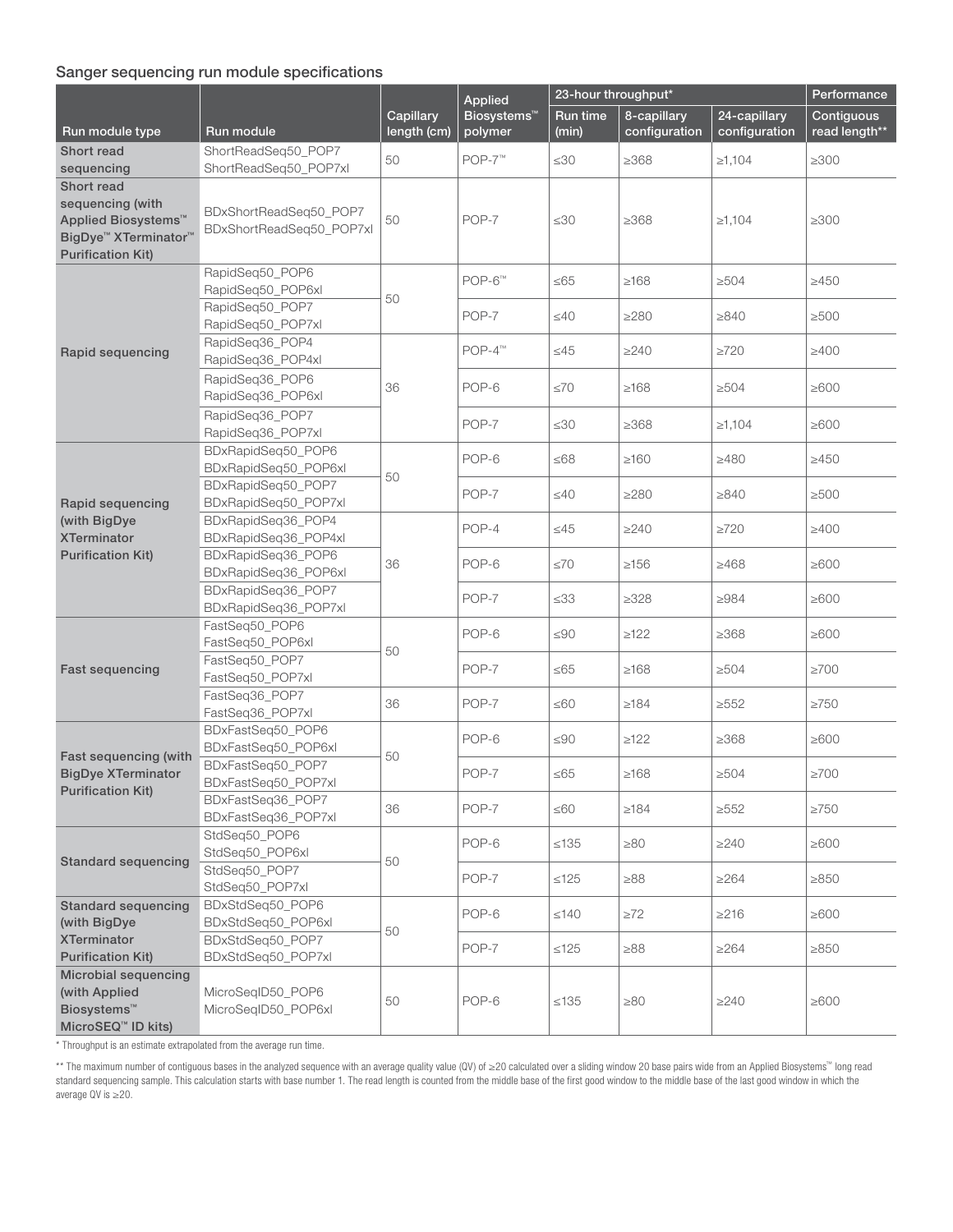#### Fragment analysis run module specifications

|                                                                                     |                                                      | 23-hour throughput*         |         |                             | Performance                  |                               |                            |                               |                      |                        |
|-------------------------------------------------------------------------------------|------------------------------------------------------|-----------------------------|---------|-----------------------------|------------------------------|-------------------------------|----------------------------|-------------------------------|----------------------|------------------------|
|                                                                                     |                                                      |                             |         |                             |                              |                               |                            | Sizing precision <sup>t</sup> |                      |                        |
| Run module<br>type                                                                  | Run module name                                      | Capillary<br>length<br>(cm) | Polymer | <b>Run</b><br>time<br>(min) | 8-capillary<br>configuration | 24-capillary<br>configuration | Range**                    | $50 -$<br>400<br>bp           | $401 -$<br>600<br>bp | $601 -$<br>1,200<br>bp |
| Fragment<br>analysis                                                                | FragmentAnalysis50_POP7<br>FragmentAnalysis50 POP7xl | 50                          | POP-7   | $\leq 45$                   | >280                         | $\geq 840^{\circ}$            | $\geq 40$ to<br>$\leq 520$ | < 0.15                        | < 0.30               | $NA^{\ddagger}$        |
|                                                                                     | FragmentAnalysis50_POP6<br>FragmentAnalysis50_POP6xl | 50                          | POP-6   | $≤100$                      | $\geq$ 112                   | $\geq 336$                    | $\geq$ 20 to<br>$\leq 550$ | < 0.15                        | < 0.30               | $NA^{\ddagger}$        |
|                                                                                     | FragmentAnalysis36_POP4<br>FragmentAnalysis36 POP4xl | 36                          | POP-4   | $\leq 35$                   | $\geq 312$                   | $\geq$ 936                    | $\geq 60$ to<br>$\leq 400$ | < 0.15                        | $NA^{\ddagger}$      | $NA^{\ddagger}$        |
|                                                                                     | FragmentAnalysis36_POP7<br>FragmentAnalysis36_POP7xl | 36                          | POP-7   | $\leq 30$                   | $\geq 368$                   | $\ge 1,104$                   | $\geq 60$ to<br>$\leq 400$ | < 0.15                        | $NA^{\ddagger}$      | $NA^{\ddagger}$        |
|                                                                                     | FragAnalysis36_POP6<br>FragAnalysis36_POP6xl         | 36                          | POP-6   | $≤66$                       | >160                         | $\geq 480$                    | $\geq 60$ to<br>$\leq 500$ | < 0.15                        | < 0.30               | $NA^{\ddagger}$        |
| Long<br>fragment<br>analysis                                                        | LongFragAnalysis50_POP7<br>LongFragAnalysis50_POP7xl | 50                          | POP-7   | $\leq 125$                  | $\geq 88$                    | $\geq 264$                    | $\geq 40$ to<br><700       | < 0.15                        | < 0.30               | < 0.45                 |
| Applied<br>Biosystems <sup>™</sup><br>SNaPshot <sup>™</sup><br><b>Multiplex Kit</b> | SNaPshot50 POP7<br>SNaPshot50 POP7xl                 | 50                          | POP-7   | $\leq 30$                   | $\geq 368$                   | $\geq 1,104$                  | $\geq 40$ to<br>< 120      | < 0.50                        | $NA^{\ddagger}$      | $NA^{\ddagger}$        |

\* Throughput is an estimate extrapolated from the average run time.

\*\* Resolution range: The range of bases over which the resolution is ≥1. Resolution is the peak spacing interval divided by the peak width at half-maximum recorded with an Applied Biosystems™ GeneScan™ 600 LIZ™ or GeneScan™ 1200 LIZ™ size standard sized with a third order fit. The table shows the resolution range for ≥90% of samples.

† Sizing precision: standard deviation in size for one allele in the DS-33 install standard sized with the GeneScan 600 LIZ size standard across multiple capillaries in the same run. For an injection to pass, 100% of the alleles in that injection must meet the intra-run sizing precision specifications. The table shows the sizing precision for 100% of alleles in ≥90% of samples.

‡ Not applicable due to the size of the fragments collected in the run.

| Ordering information                                                                                                                                                                                                                                                              |          |
|-----------------------------------------------------------------------------------------------------------------------------------------------------------------------------------------------------------------------------------------------------------------------------------|----------|
| <b>Description</b>                                                                                                                                                                                                                                                                | Cat. No. |
| SeqStudio 8 Flex Genetic Analyzer System, which includes a SeqStudio 8 Flex Genetic Analyzer with data collection<br>software, a 1-day on-site SmartStart orientation, DNA sequencing and fragment analysis reagent kits for system<br>performance check, and a 1-year warranty   | A53627   |
| SegStudio 8 Flex Genetic Analyzer System plus 1-year extended warranty, which includes all items from<br>Cat. No. A53627 plus an additional 1-year warranty                                                                                                                       | A53789   |
| SegStudio 24 Flex Genetic Analyzer System, which includes a SegStudio 24 Flex Genetic Analyzer with data<br>collection software, a 1-day on-site SmartStart orientation, DNA sequencing and fragment analysis reagent kits for<br>system performance check, and a 1-year warranty | A53630   |
| SegStudio 24 Flex Genetic Analyzer System plus 1-year extended warranty, which includes all items from<br>Cat. No. A53630 plus an additional 1-year warranty                                                                                                                      | A53792   |
| IQ/OQ/IPV for a SeqStudio 8 Flex Genetic Analyzer System                                                                                                                                                                                                                          | A53769   |
| IQ/OQ/IPV for a SeqStudio 24 Flex Genetic Analyzer System                                                                                                                                                                                                                         | A53771   |
| SAE Administrator Console Software v2.1 (optional)                                                                                                                                                                                                                                | A53717   |